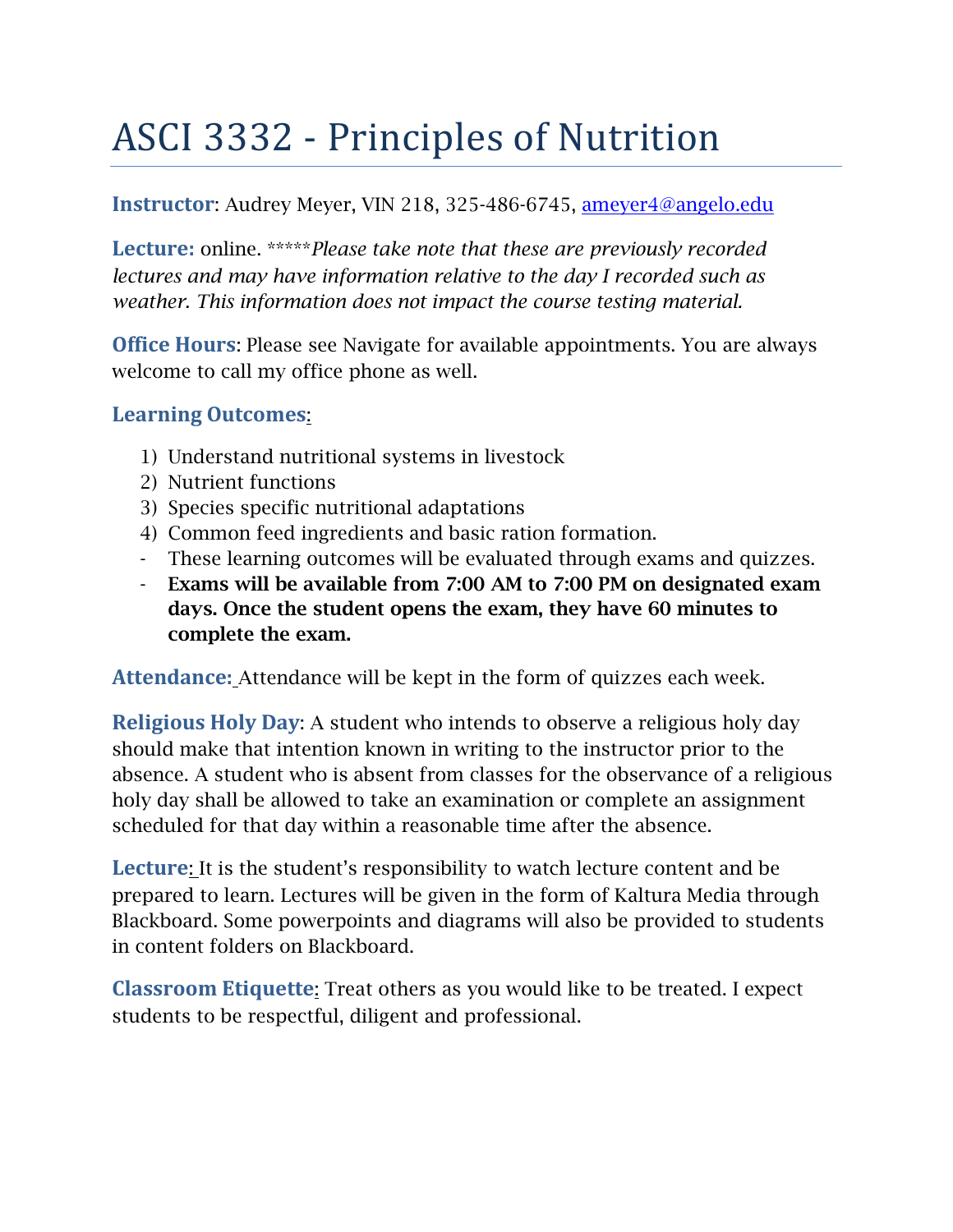## **Grades**:

|                | Lecture |
|----------------|---------|
| Exam 1         | 100     |
| Exam 2         | 100     |
| Exam 3         | 100     |
| <b>Ouizzes</b> | 100     |
| Final/Exam 4   | 100     |

**Academic Honesty Statement**: Angelo State University expects its students to maintain complete honesty and integrity in their academic pursuits. Students are responsible for understanding the Academic Honor Code, which is available on the <u>web</u><sup>i</sup>. Scholastic dishonesty includes but is not limited to, cheating, plagiarism, falsifying academic records, misinterpreting facts, and any act designed to give unfair academic advantage to the student or the attempt to commit such an act.

**Students with Disabilities**: Angelo State University is committed to the principle that no qualified individual with a disability shall, on the basis of disability, be excluded from participation in or be denied the benefits of the services, programs, or activities of the university, or be subjected to discrimination by the university, as provided by the Americans with Disabilities Act of 1990 (ADA), the Americans with Disabilities Act Amendments Act of 2008 (ADAAA), and subsequent legislation.

Student Contact: The Student Life Office is the designated campus department charged with the responsibility of reviewing and authorizing requests for reasonable accommodations based on a disability, and it is the student's responsibility to initiate such a request by contacting the Student Life Office, Room 112 University Center, at (325) 942-2191 or (325) 942-2126 (TDD/FAX) or by e-mail at Student.Life@angelo.edu to begin the process. You are encouraged to make this request early in the semester so that appropriate arrangements can be made.

## **Title IX at Angelo State University**:

Angelo State University is committed to providing and strengthening an educational, working, and living environment where students, faculty, staff, and visitors are free from sex discrimination of any kind. In accordance with Title VII, Title IX, the Violence Against Women Act (VAWA), the Campus Sexual Violence Elimination Act (SaVE), and other federal and state laws, the University prohibits discrimination based on sex, which includes pregnancy, and other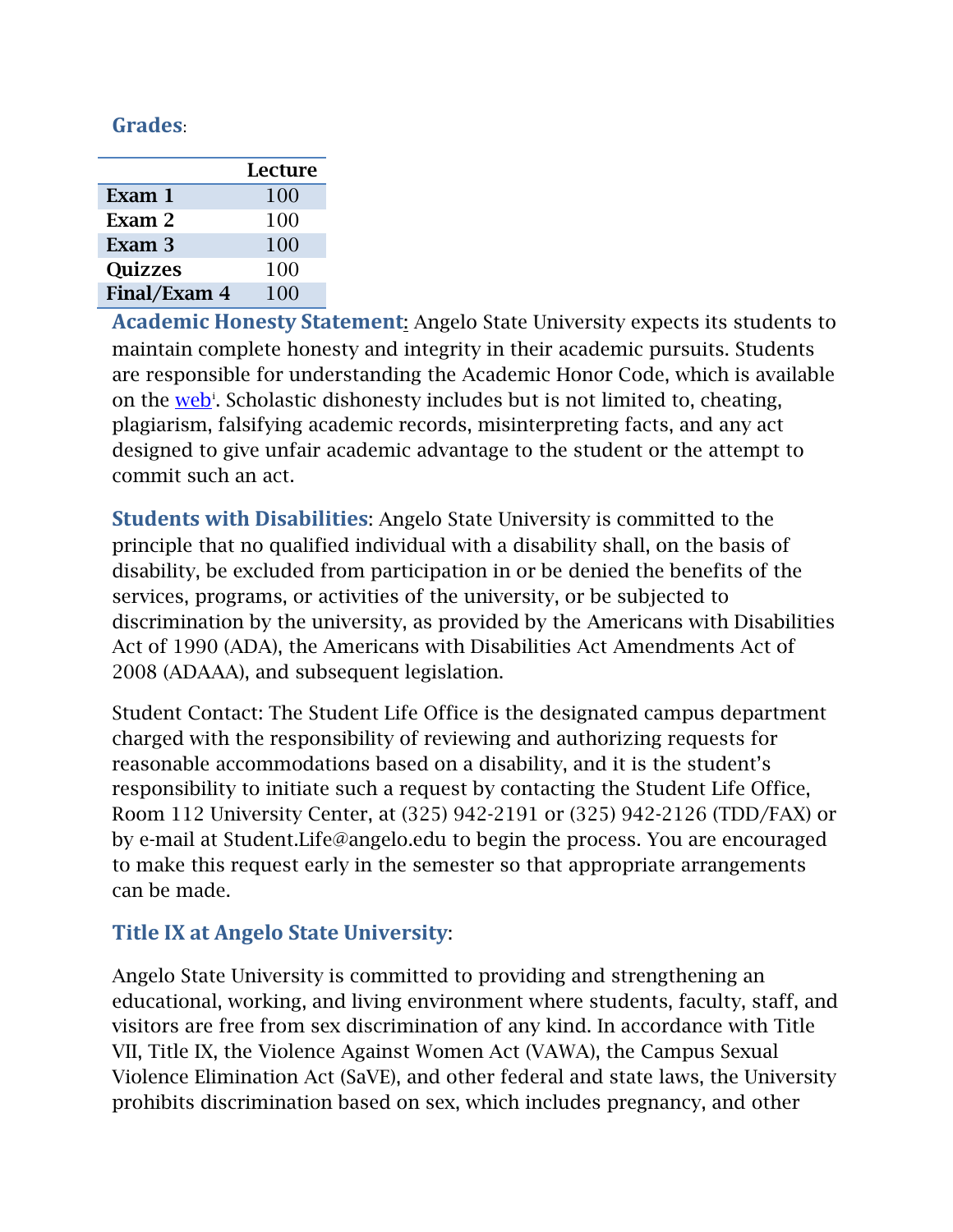types of Sexual Misconduct. Sexual Misconduct is a broad term encompassing all forms of gender-based harassment or discrimination and unwelcome behavior of a sexual nature. The term includes sexual harassment, nonconsensual sexual contact, nonconsensual sexual intercourse, sexual assault, sexual exploitation, stalking, public indecency, interpersonal violence (domestic violence or dating violence), sexual violence, and any other misconduct based on sex.

You are encouraged to report any incidents involving sexual misconduct to the Office of Title IX Compliance and the Director of Title IX Compliance/Title IX Coordinator, Michelle Boone, J.D. You may submit reports in the following manner:

#### [Online:](http://www.angelo.edu/incident-form) [ii](#page-3-1)

Face to Face: Mayer Administration Building, Room 210 Phone: 325-942-2022 E-Mail: michelle.boone@angelo.edu

 Note, as a faculty member at Angelo State, I am a mandatory reporter and must report incidents involving sexual misconduct to the Title IX Coordinator. Should you wish to speak to someone in confidence about an issue, you may contact the University Counseling Center (325942-2371), the 24-Hour Crisis Helpline (325-486-6345), or the University Health Clinic (325-9422171).

For more information about resources related to sexual misconduct, Title IX, or Angelo State's policy please visit the following [link.](http://www.angelo.edu/title-ix.) [iii](#page-3-2)

| Week    | Lecture                                    | <b>EXAM</b>                        |
|---------|--------------------------------------------|------------------------------------|
| 1(7/11) | Anatomy of Digestive Tracts,<br>Water      |                                    |
| 2(7/18) | Carbohydrates, Protein, Lipids             | Monday $7/18$ - Week 1<br>material |
| 3(7/25) | Vitamins and Minerals, Ruminant<br>Content | Monday $7/25$ - Week 2<br>material |
| 4(8/1)  | Swine, Poultry, Horses                     | Monday $8/1$ – Week 3<br>material  |
| 5(8/12) | August 12 - Final                          | Week 4 material                    |

#### **TENTATIVE Schedule**

- Schedule is subject to change